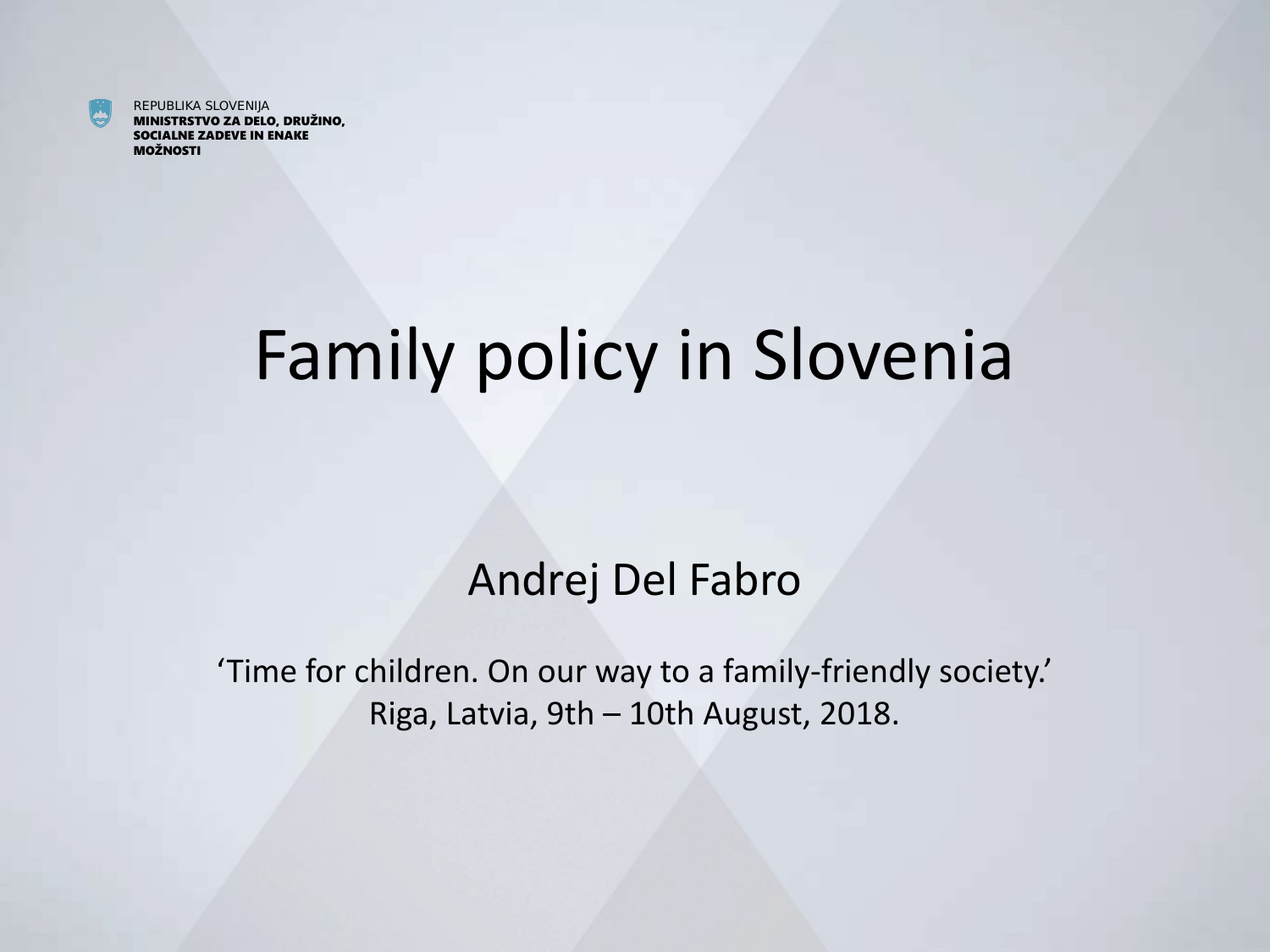

REPUBLIKA SLOVENIJA ISTVO ZA DELO, DRUŽINO, E ZADEVE IN ENAKE MOŽNOSTI



# Slovenia is a great country to live in:

- moderate climate and diverse landscape
- low crime rates / generally safe
- well functioning and accessible public services
- low risk of poverty or social exclusion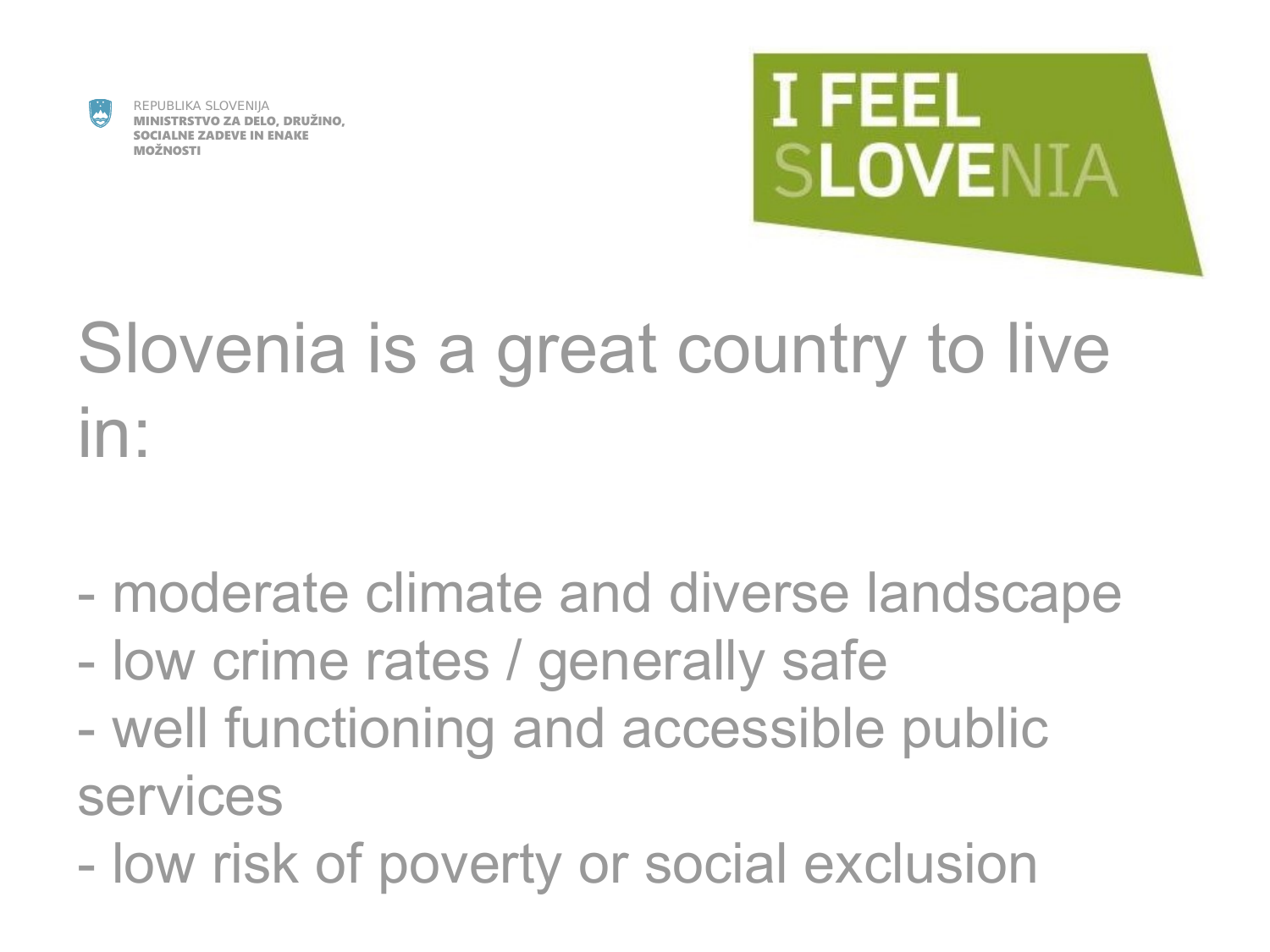

# Some demographic indicators 2017

- Total fertility rate: 1,62 % ↑
- Live births: 20.241 ↓

Mean age of women at birth of first child: 29,4 years Proportion of non-marital births in Slovenia: 57,5 % ↓

Marriages per 1.000 inhabitants: 3,1 ↓

Divorces per 1.000 inhabitants: 1,2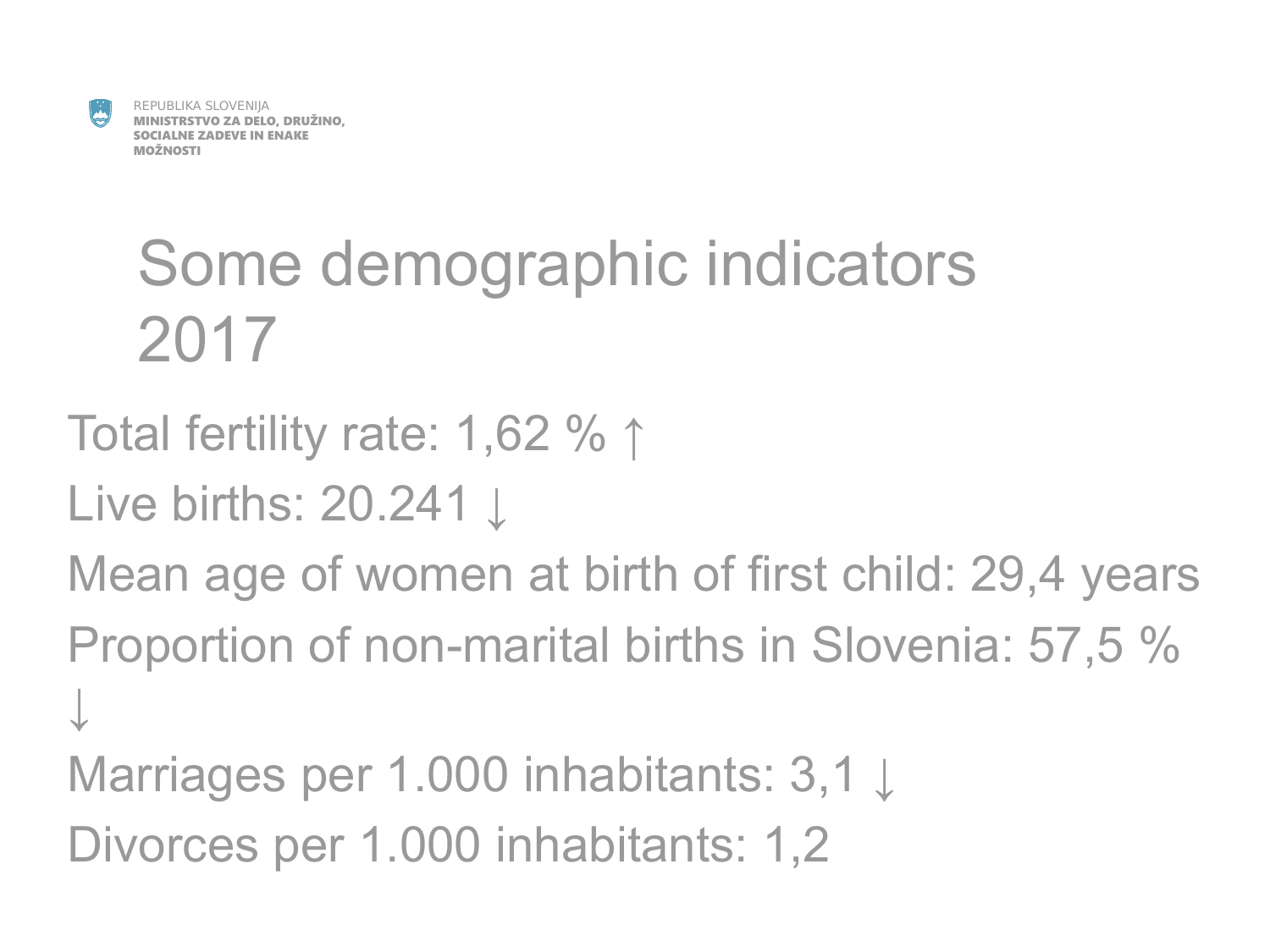

#### Total fertility rate and live births in Slovenia



 $-$  Total fertility rate (in %)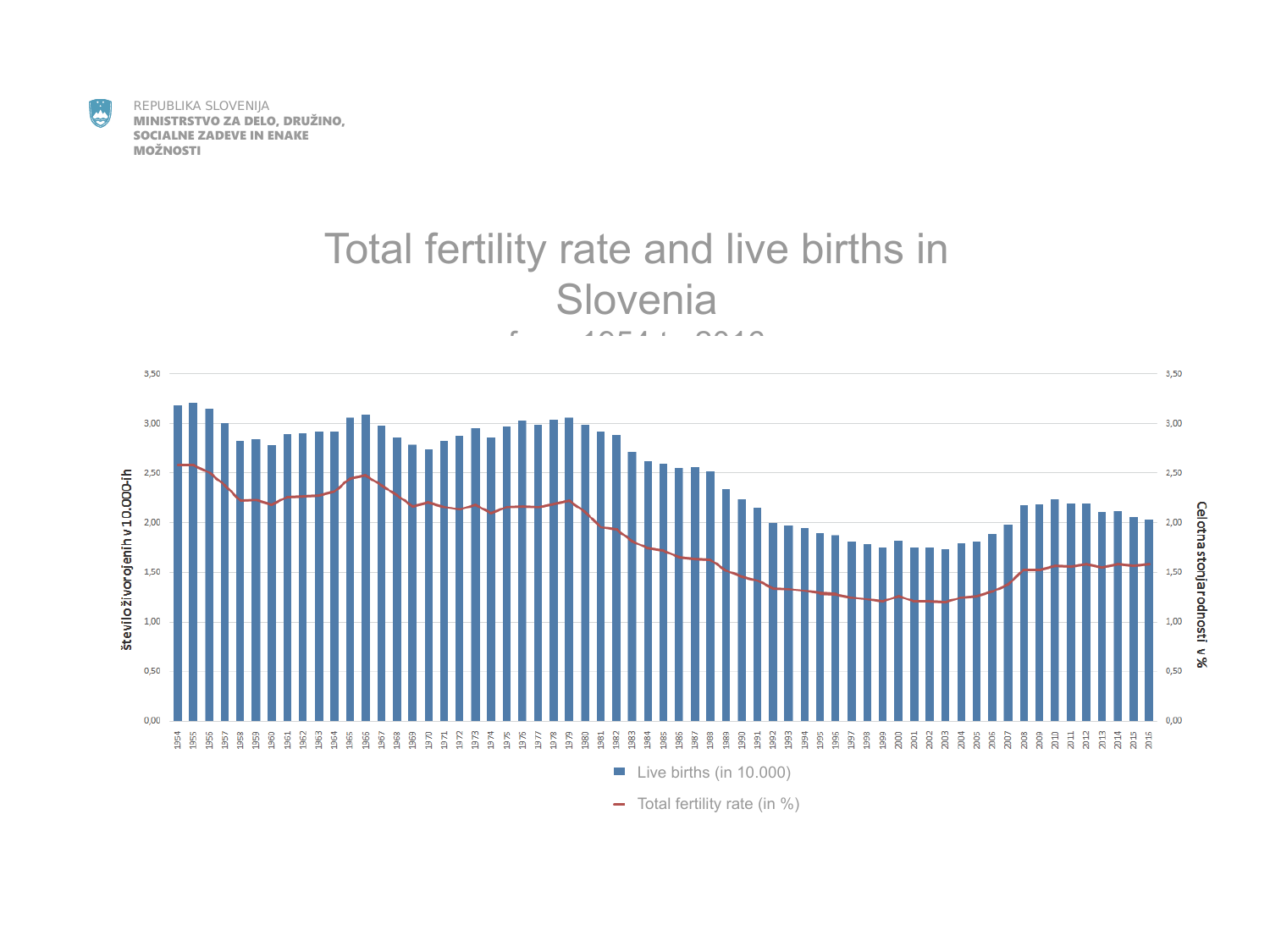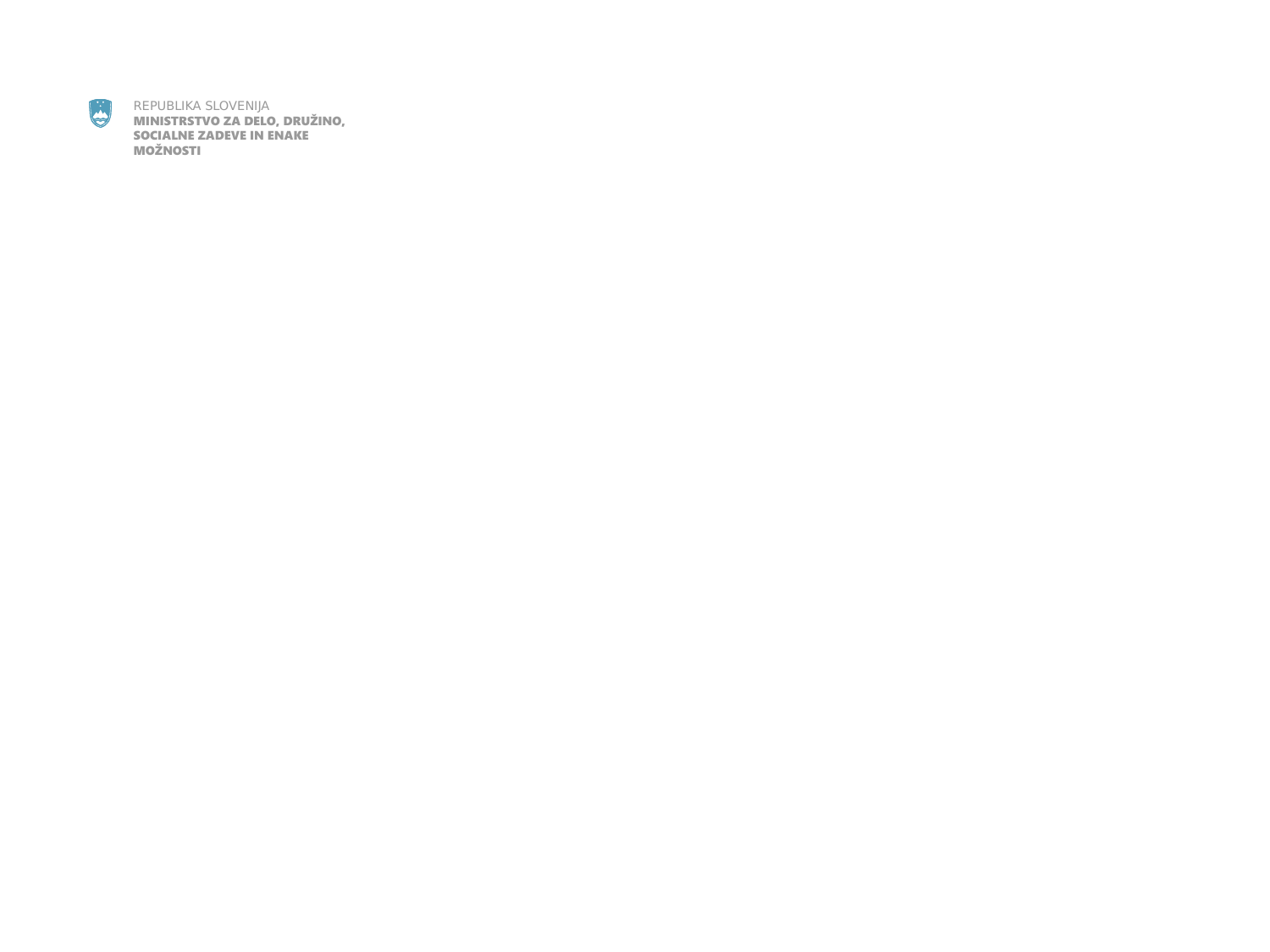

#### Proportion (%) of non-marital births in Slovenia

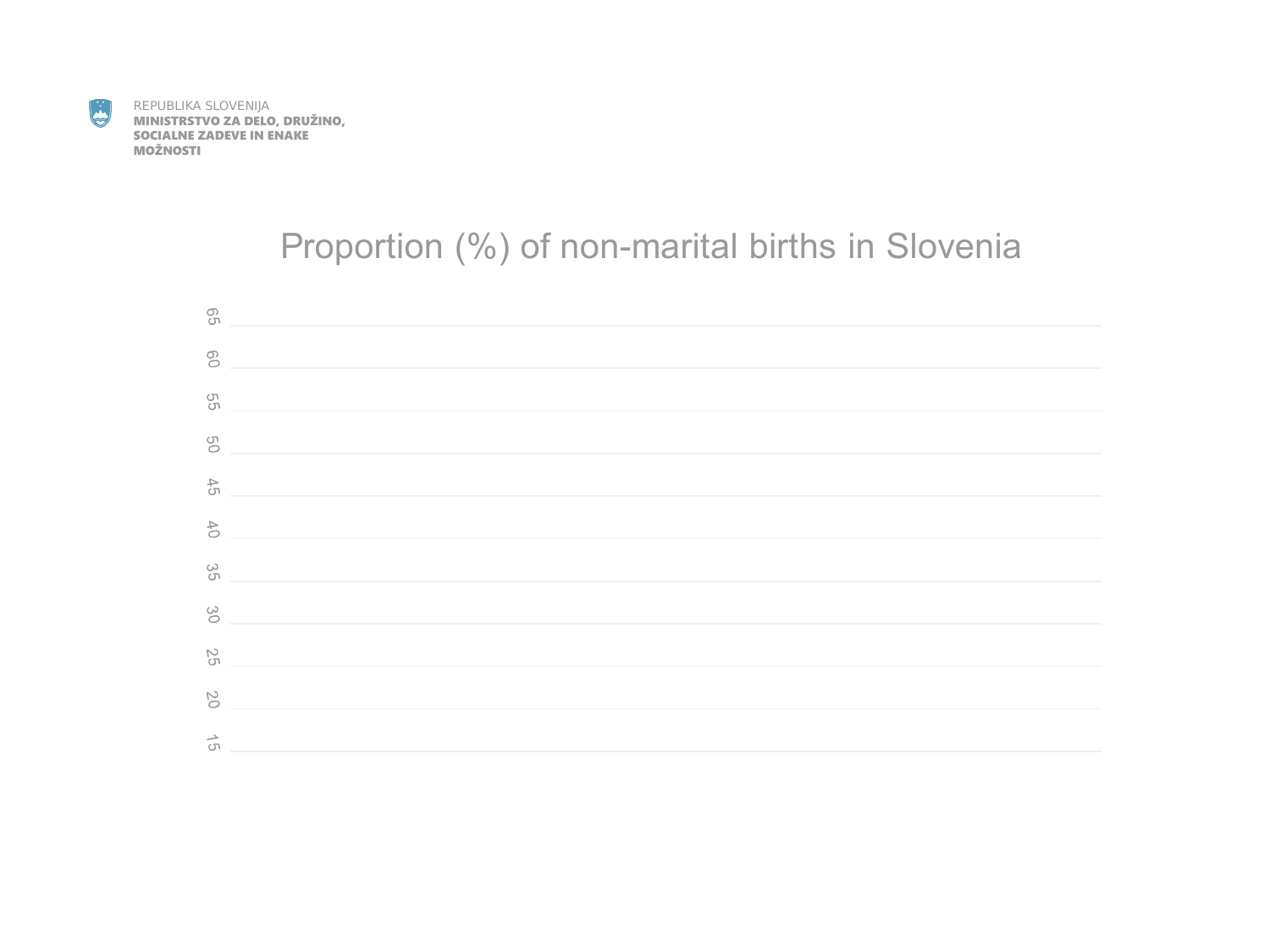

# Resolution /national plan/ on family policy 2018 – 2028 "Society friendly to all families"

- adopted by parliament in February 2018
- the first national strategic document on family in Slovenia after 25 years
- goals, measures and indicators in 9 fields

Family is important to 98 % of Slovenes according to 2015 survey.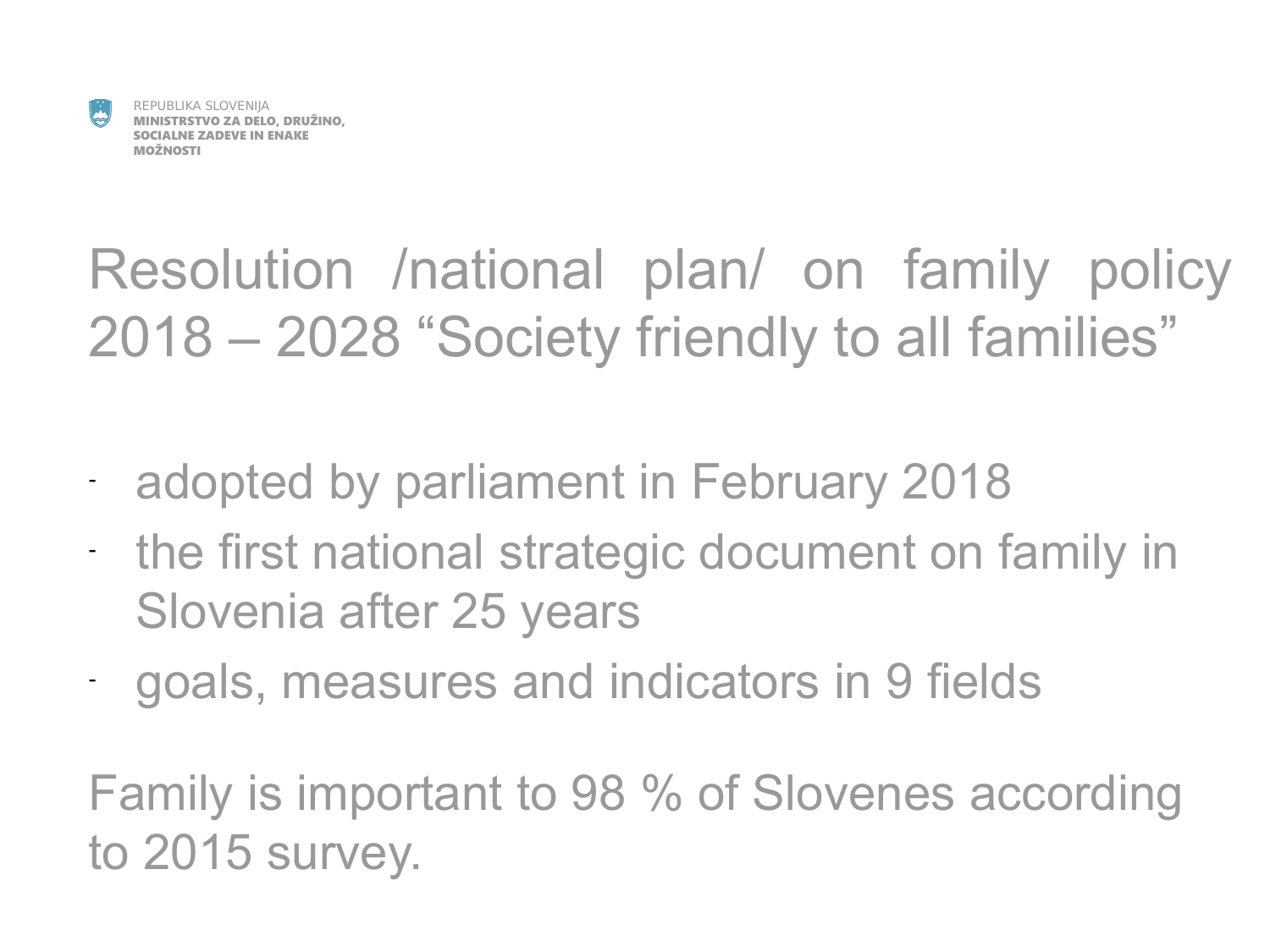

# Main principles:

- including all types of families
- protecting children's rights
- promoting gender equality
- respecting the autonomy of family and individuality of family members
- universal access to family policy measures
- tailor-made measures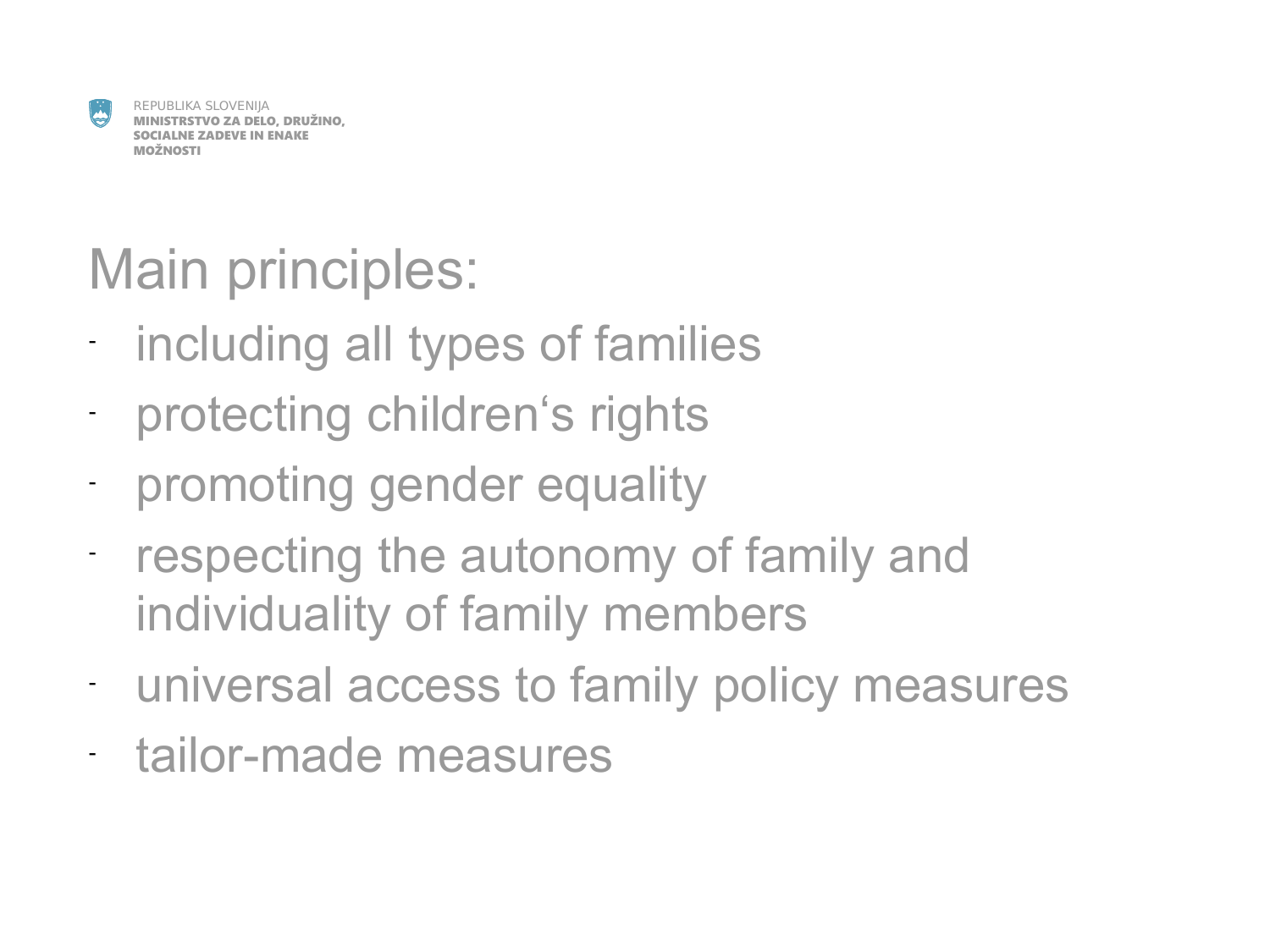

### Three main goals:

- Improvement of the quality of living for families, especially children
- Protection of families and individual family members, especially children
- Creating conditions, that will encourage people to start a family / have more children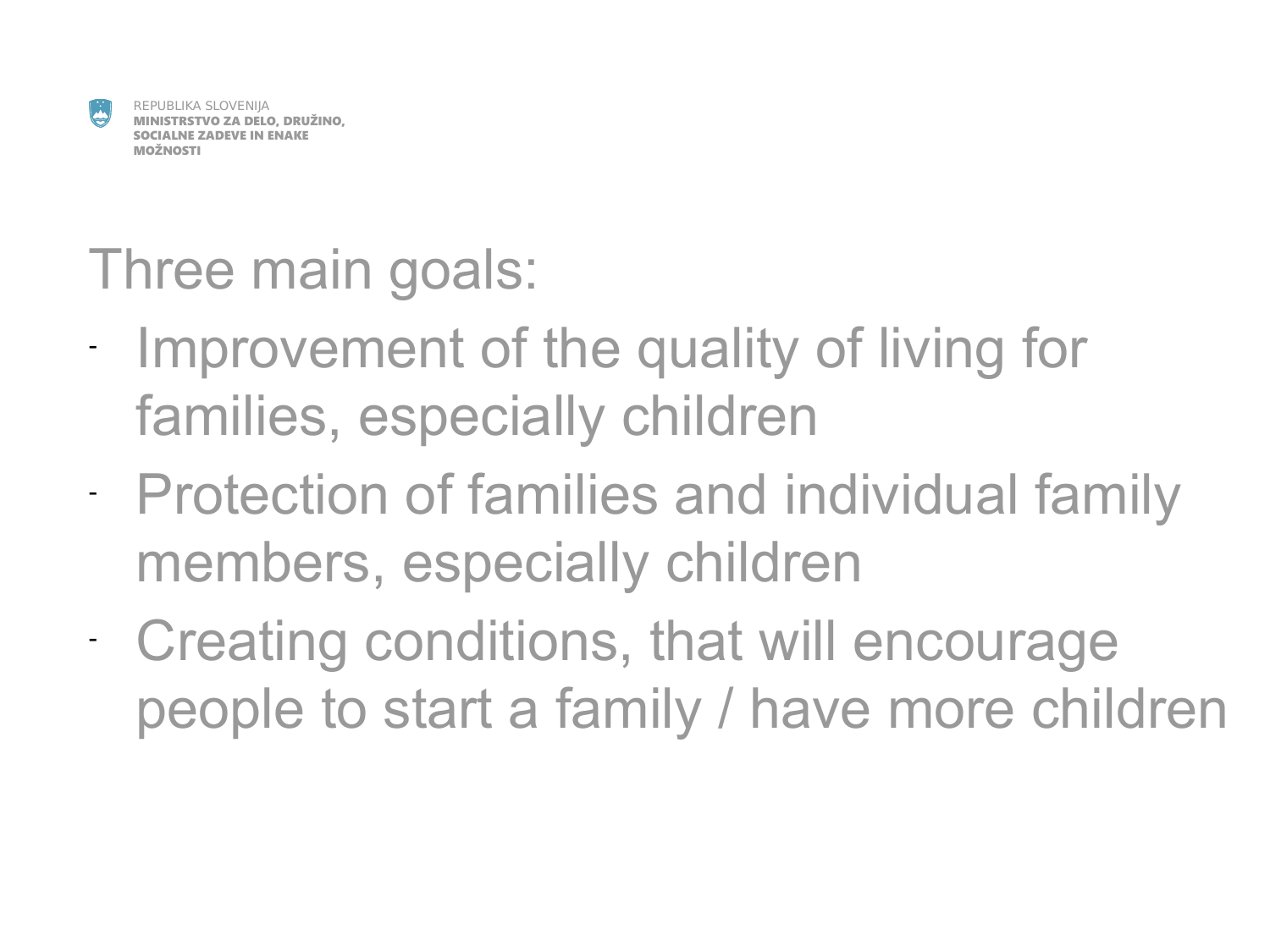

# Share of women (aged 20-49) with children that work:

- with one child: 79,2 % (EU 71,3%)
- with two children: 83,5% (EU 70,3%)
- with three or more children 80,4% (EU 54,7%).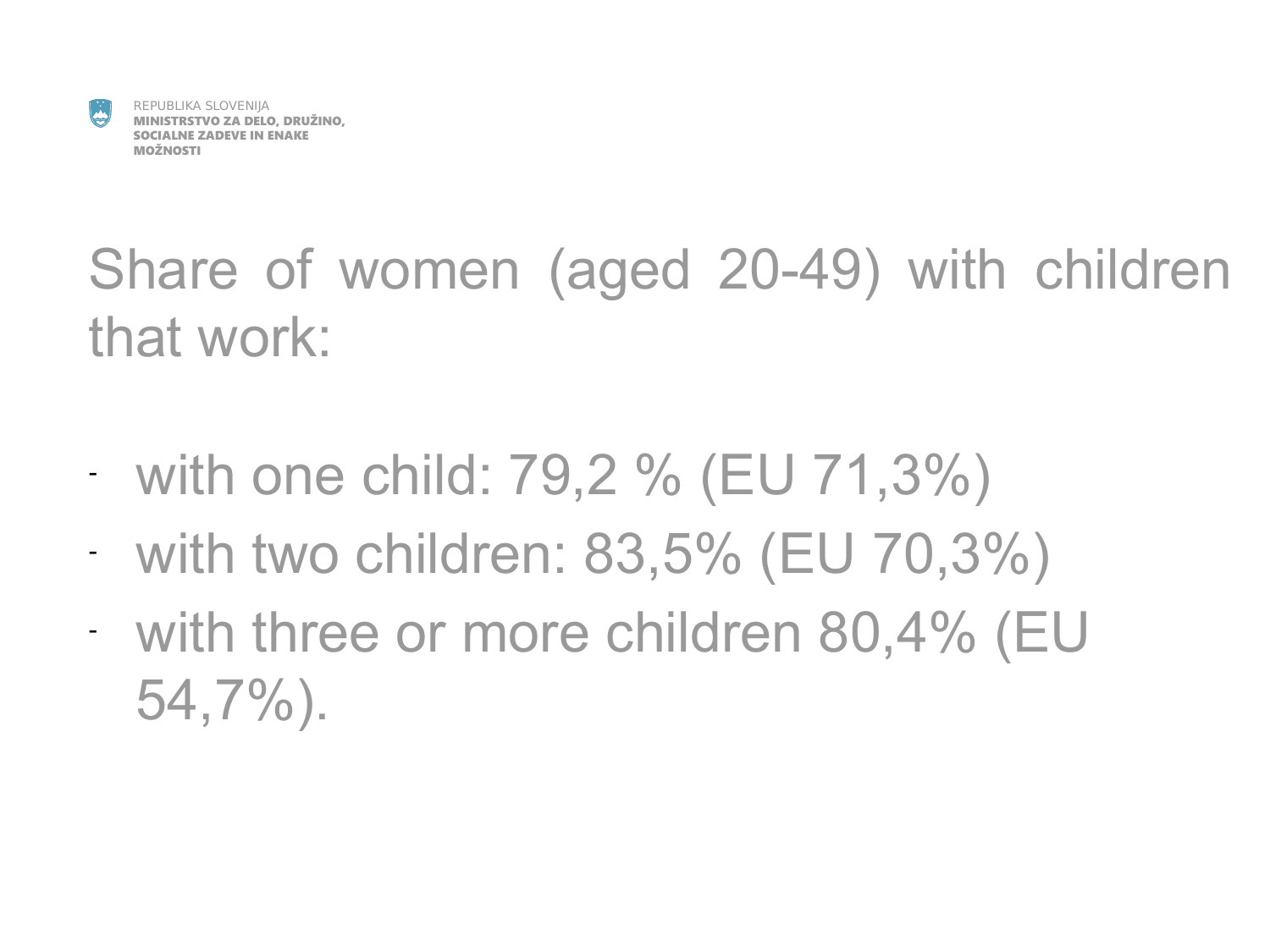

# Helping parents with comprehensive care for children:

- long and fully compensated parental leave

- early childhood education and care

- extended stay in school (out of school care)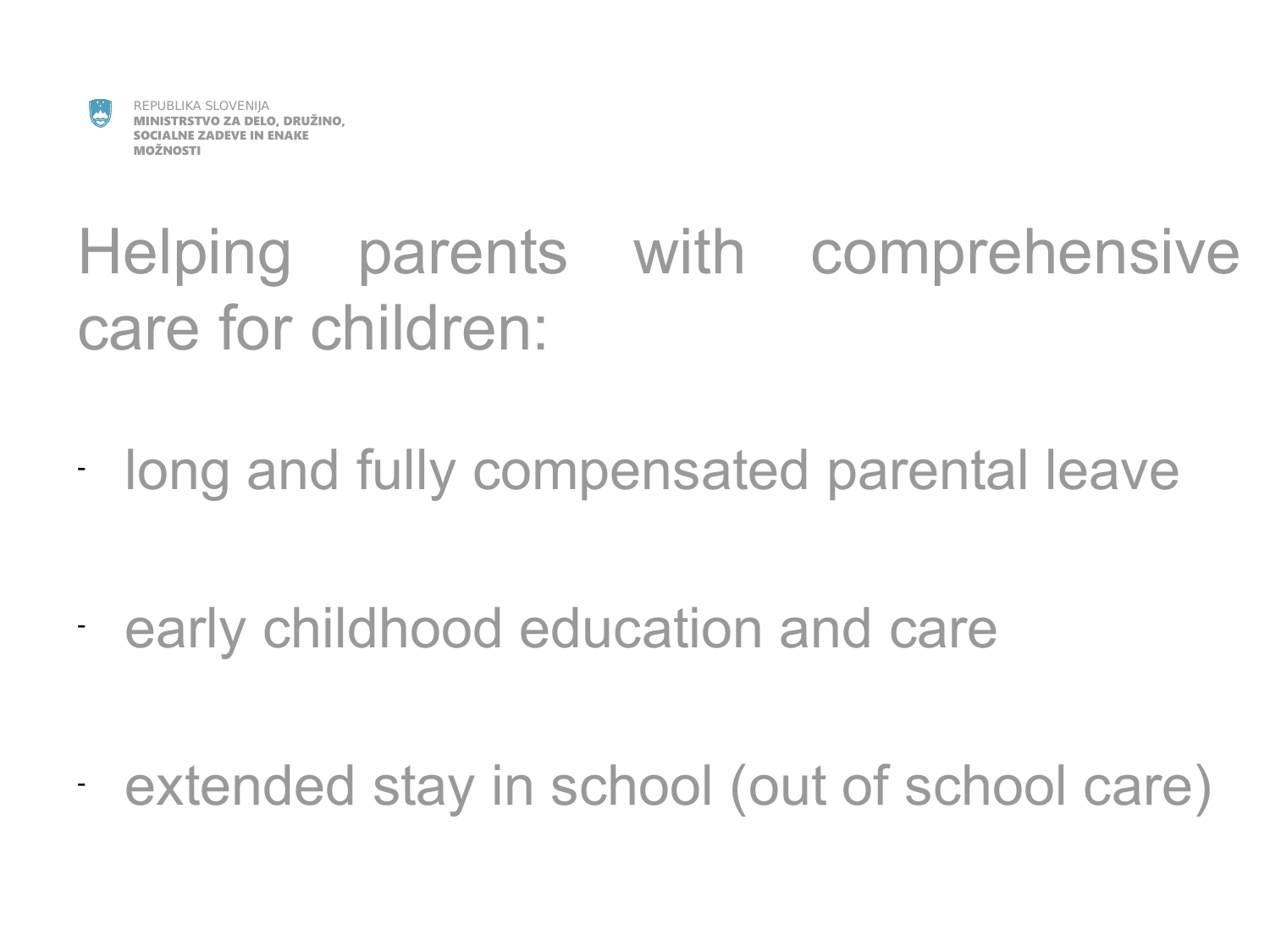

•

## Leave (395 days; 100 % wage compensation):

- maternity leave (105 days)
- paternity leave (30 days)
- parental leave  $(130 + 130 \text{ days})$  can be extended for:
	- twins; triplets… (+90; +180… days)
	- parents with two/three/four+ small children (+30/60/90 days)
	- child in a need of special care (+90 days)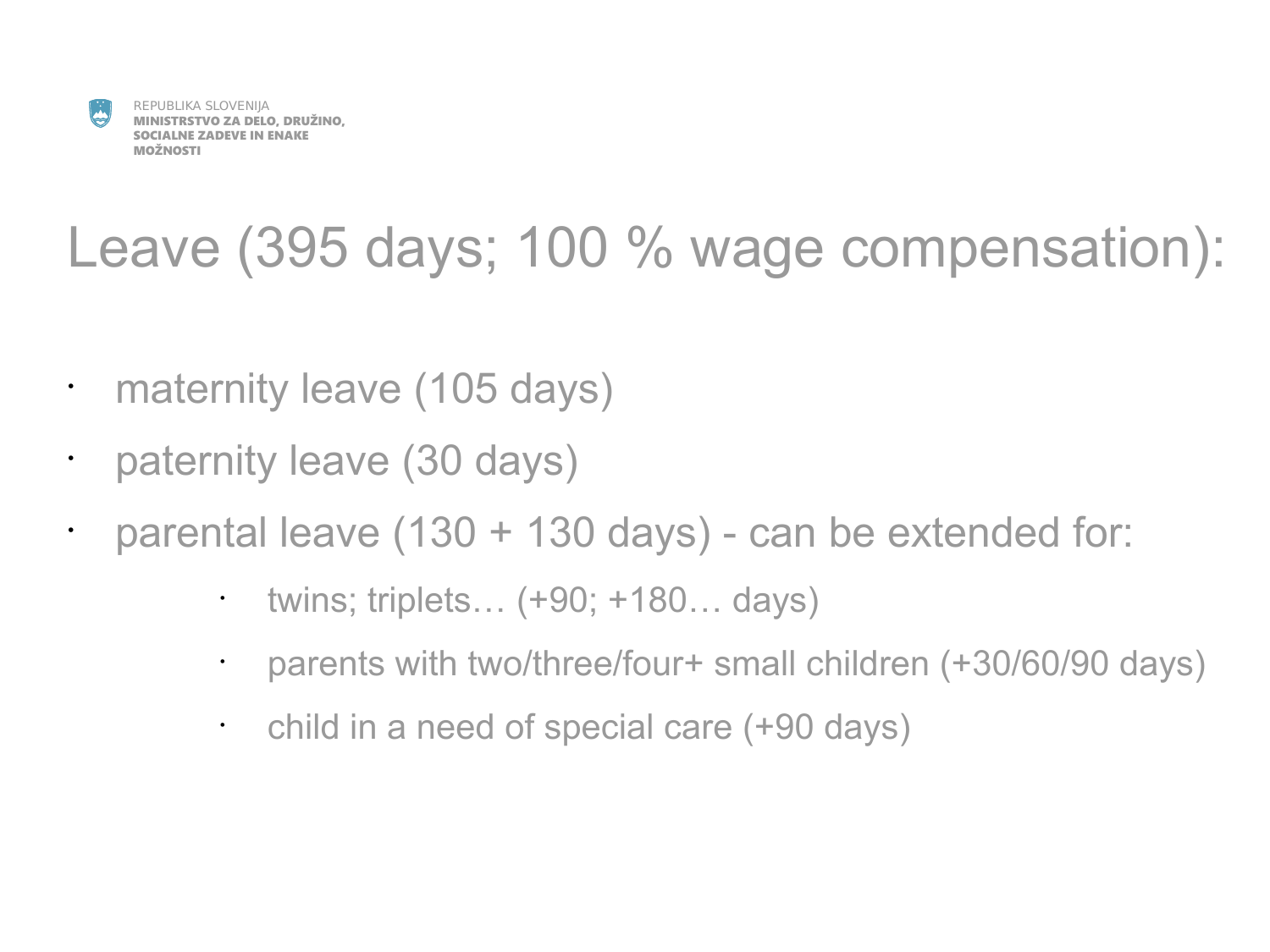

# Early childhood education and care :

- from 11 months to school
- mostly (90 %) public (municipality) kindergartens
- kindergarten teacher plus assistant in every group
- high quality programme
- food included (breakfast, lunch & two snacks)
- max. 9 hours per day
- parents pay from  $0 77$  % of the full price (485/346  $\epsilon$  in Lj.  $\Rightarrow$  max. 380/266 €)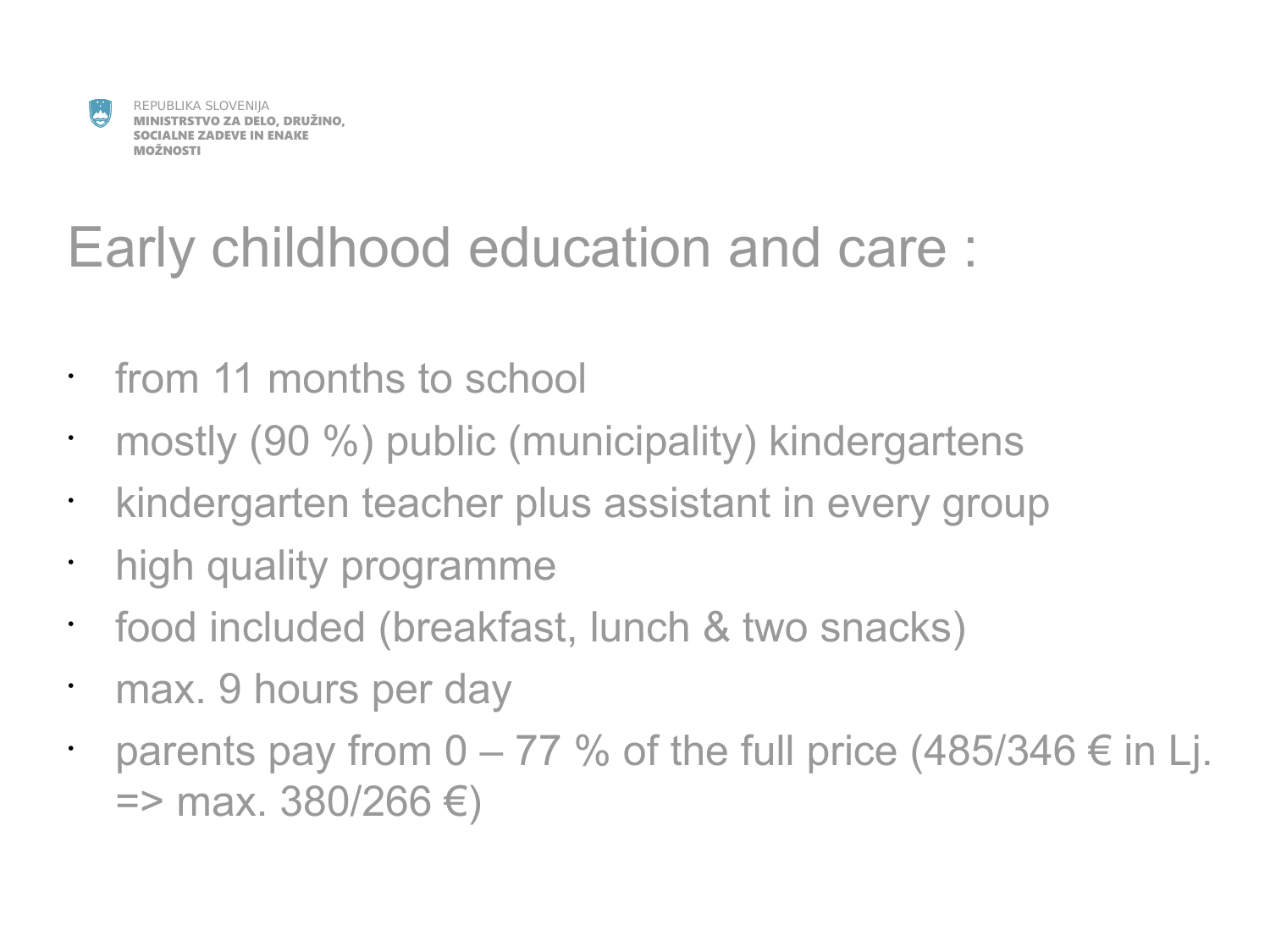

# Extended stay in school (out of school care):

- form of educational process that the school organizes after mandatory school lessons
- from first to fifth grade (6 – 11 years old)
- Includes:
	- independent learning (homework),
	- relaxation,
	- creative spending of time (attending sport and cultural activities organized by school)
	- nutrition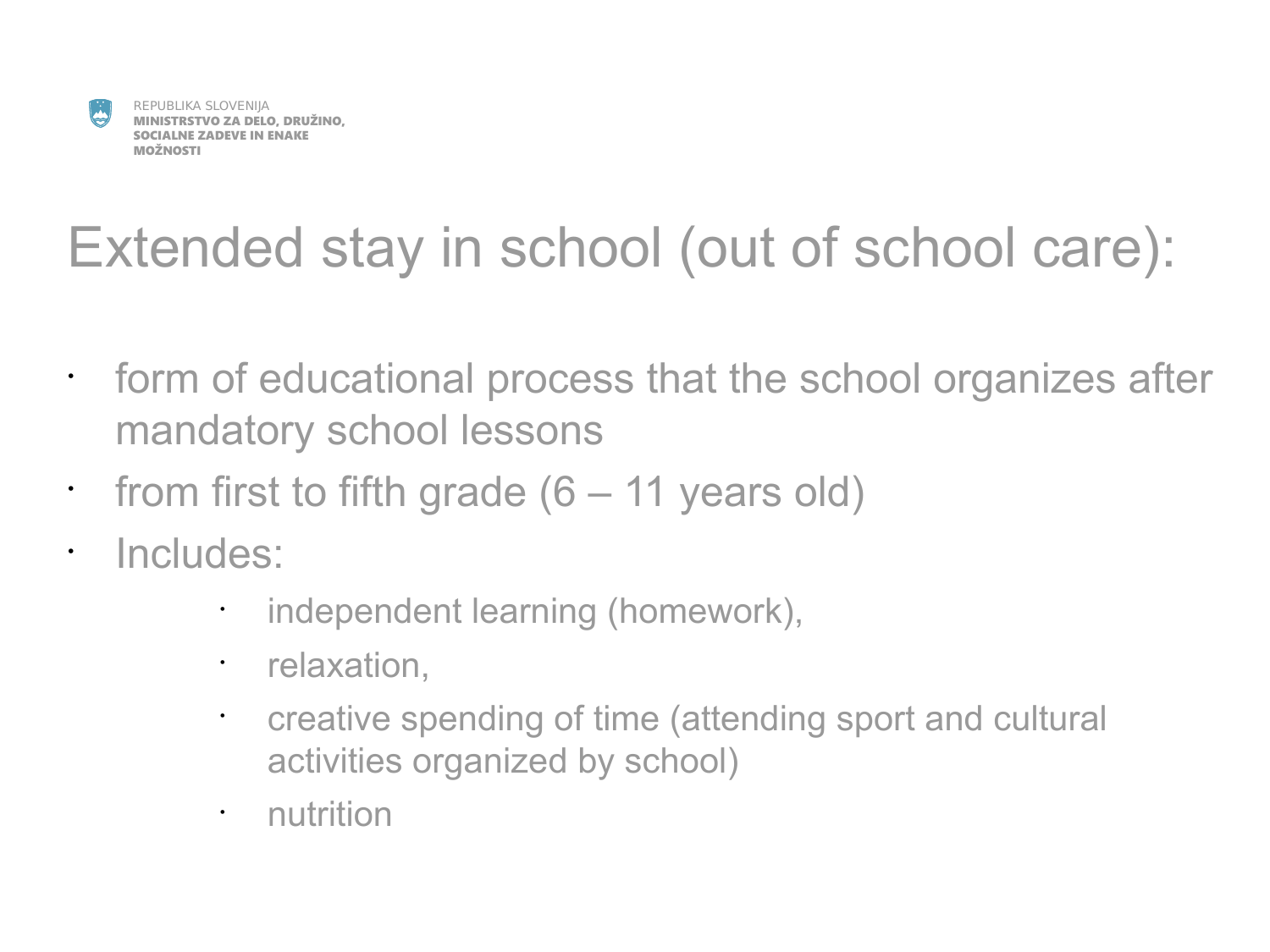

### Child benefit

|                | <b>Monthly</b><br>income<br>person<br>per<br>family member (in EUR) | Amount<br>for | children<br>elementary school (in EUR) | before<br>or                      | inFor children in secondary education,<br>paid up to the age of 18 (in EUR) |          |                         |
|----------------|---------------------------------------------------------------------|---------------|----------------------------------------|-----------------------------------|-----------------------------------------------------------------------------|----------|-------------------------|
|                |                                                                     | 1. child      | 2. child                               | 3. and $next_{1.}$ child<br>child |                                                                             | 2. child | 3. and<br>next<br>child |
|                | to 185,43                                                           | 114,31        | 125,73                                 | 137,18                            | 114,31                                                                      | 125,73   | 137,18                  |
|                | from 185,44 to 309,05                                               | 97,73         | 108,04                                 | 118,28                            | 97,73                                                                       | 108,04   | 118,28                  |
| 3              | from 309,06 to 370,86                                               | 74,48         | 83,25                                  | 91,98                             | 74,48                                                                       | 83,25    | 91,98                   |
|                | from 370,87 to 432,67                                               | 58,75         | 67,03                                  | 75,47                             | 58,75                                                                       | 67,03    | 75,47                   |
| 5              | from 432,68 to 545,98                                               | 48,04         | 56,06                                  | 64,03                             | 48,04                                                                       | 56,06    | 64,03                   |
| 6а.            | from 545,99 to 576,90                                               | 30,44         | 38,1                                   | 45,71                             | 30,44                                                                       | 38,1     | 45,71                   |
| 6 <sub>b</sub> | from 576,91 to 659,30                                               | 30,44         | 38,1                                   | 45,71                             | 43,44                                                                       | 51,1     | 71,17                   |
|                | from 659,3 to 844,73                                                | 22,83         | 30,44                                  | 38,1                              | 28,83                                                                       | 36,44    | 49,65                   |
| 8              | from 844,73 to 1.019,86                                             | 19,88         | 27,5                                   | 35,11                             | 22,88                                                                       | 30,5     | 39,89                   |

Child benefit is 30 % higher for single parents and 20 % higher for preschool children not enrolled in kindergarten.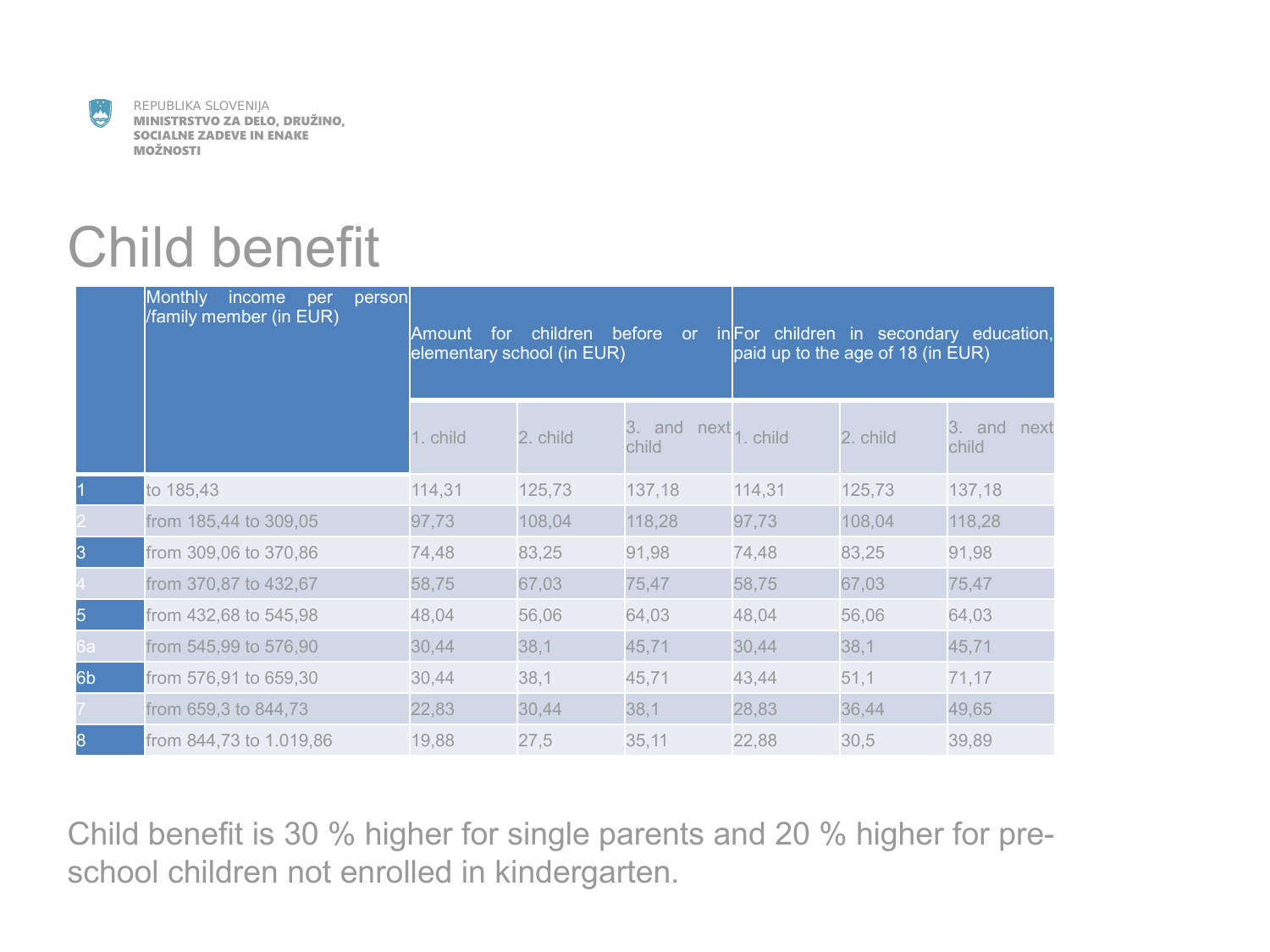

# Some other family benefits:

- Child birth grant (280  $\epsilon$  for every new-born child)
- The right to part-time work for one of the parents up to three years of age (payment of social security contributions up until full working time)
- Parental allowance (for parents on parental leave, but not entitled to compensation)
- Personal income tax deduction (higher for every next child)
	- Special childcare allowance (for children with special needs,  $100/200 \in$ )
	- Partial payments for loss of income (stay-home parent of child with special needs)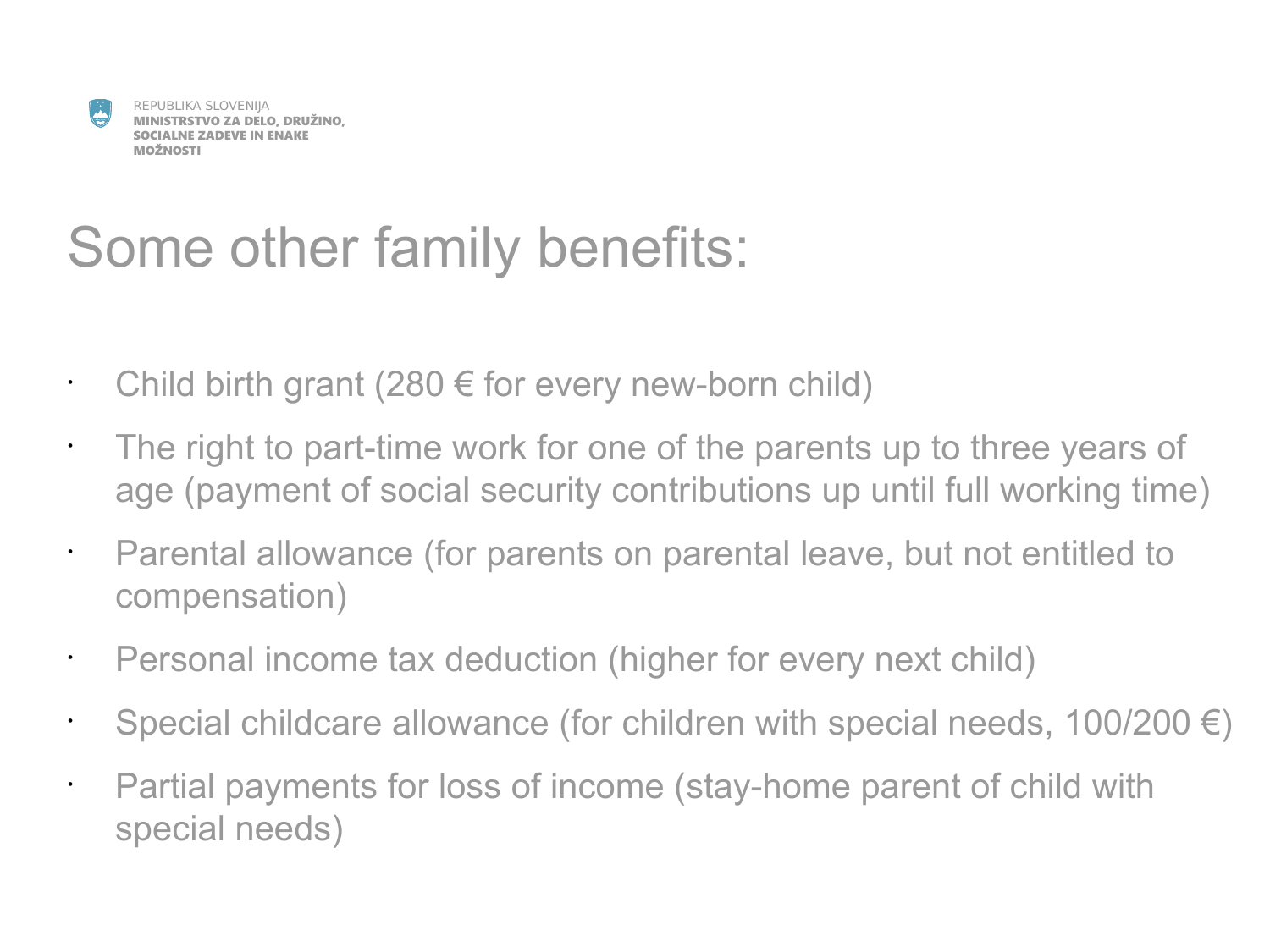# Supporting large families:

- Large family allowance (yearly 395/480  $\epsilon$  for families with three/four or more children)
- Payment of social security contributions for one stay-home parent in family with four or more children
- Assistance in purchasing a vignette (four or more children, 50 % of the price)
- Rebate of annual fee for the use of motor vehicles in road traffic (four or more children, 50% of the fee)
- Rebate of vehicle tax (three or more children, full rebate, max. every three years)
- Higher child benefits, higher personal income tax deduction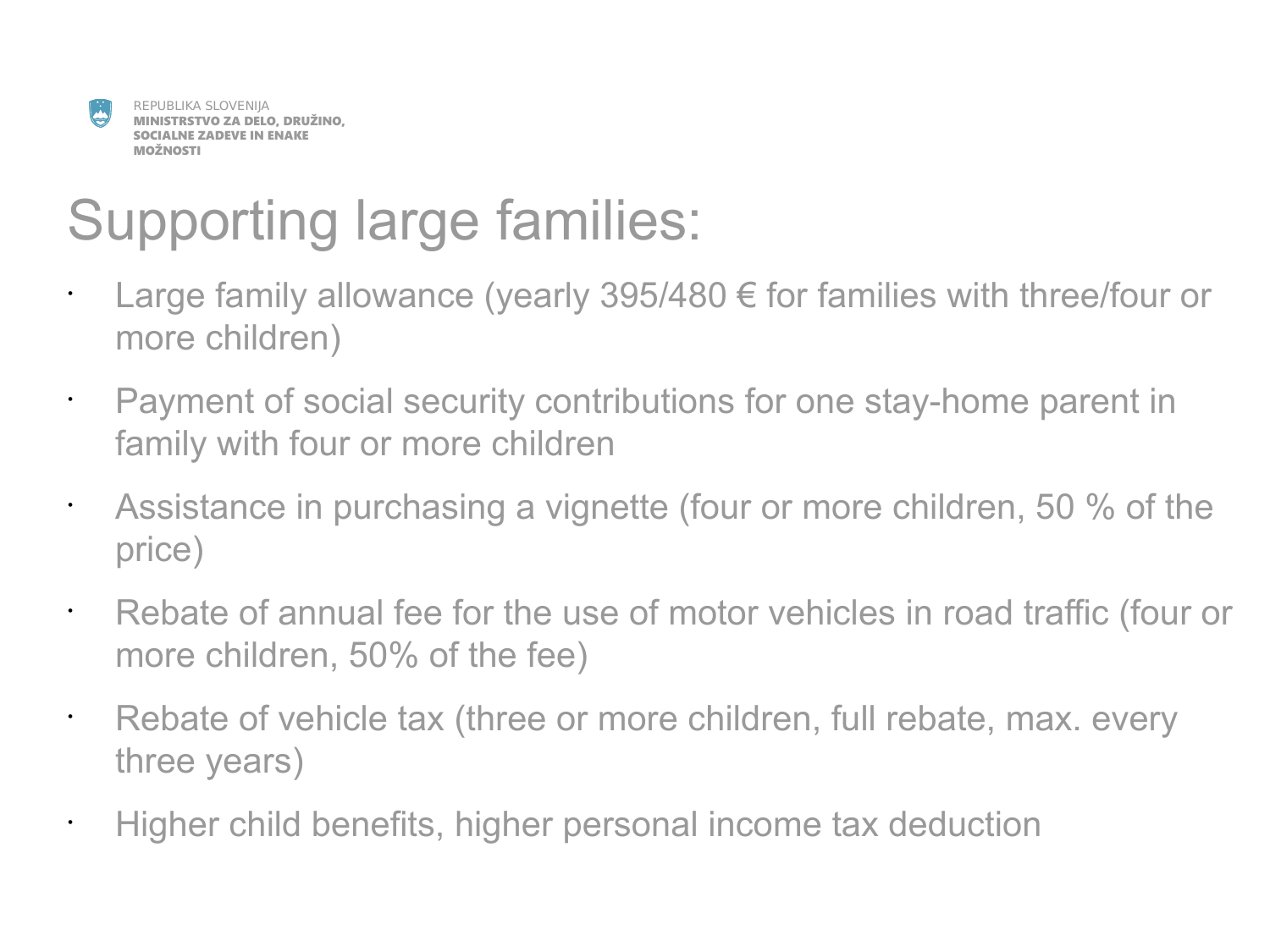•

•

#### Some measures we wish to implement in next years:

increase child birth allowance for second, third etc. child

• provide additional 10 days of paternity leave in case of the birth of more than one child at the same time

increase the parental benefit for certain categories (high school and university students, jobseekers)

• provide for large and single-parent families free entrance to public cultural facilities, sports and other events + free or subsidized transportation to these events and on weekends

raise awareness and inform the target audience of rights and benefits related to parental care and family benefits; especially fathers to use the paternity leave and part of parental leave

• raise awareness among employers on the use of the right to parental leave (especially for fathers) and paternity leave